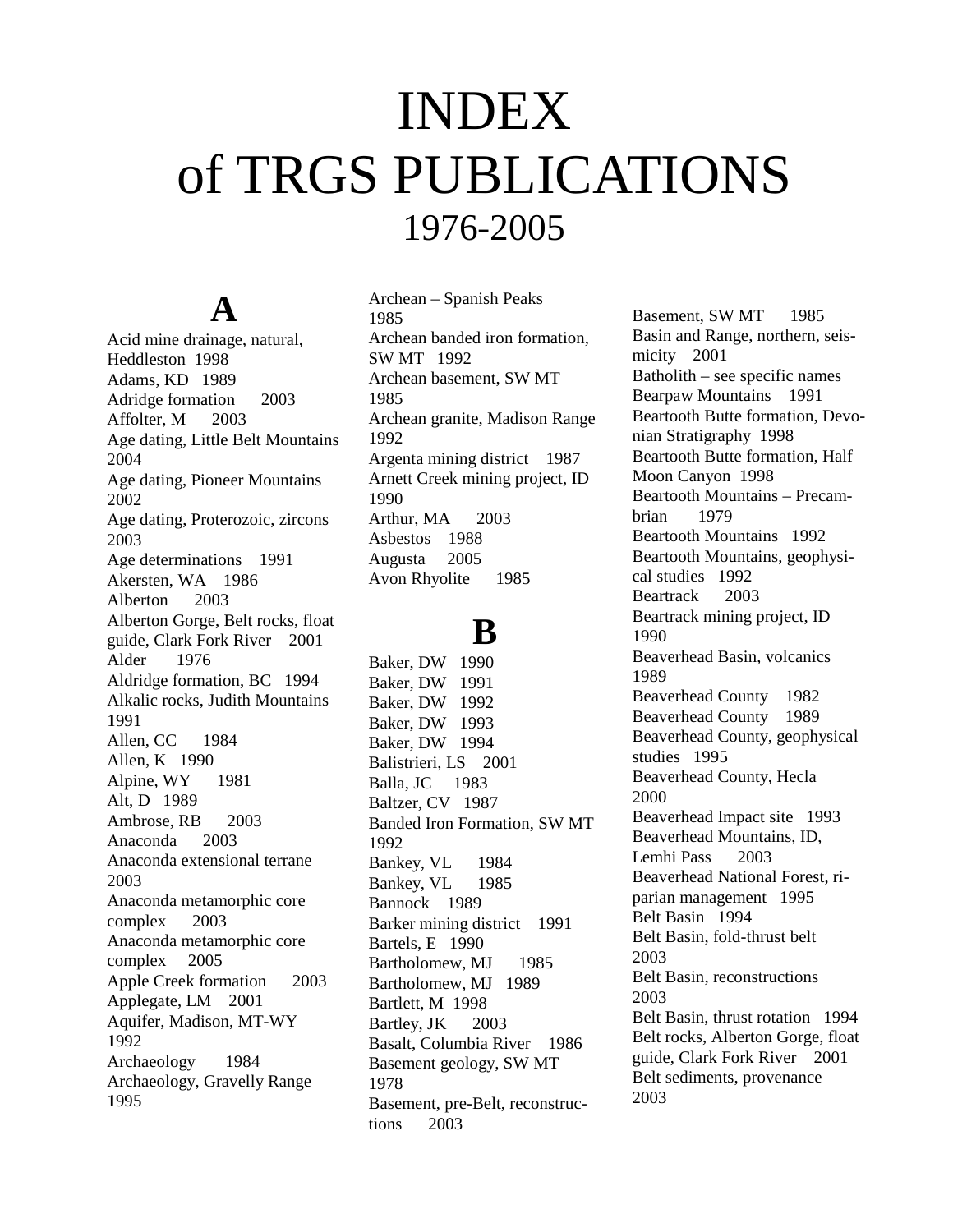Belt stratigraphy 1988 Belt Supergroup 2003 Belt Supergroup 2004 Belt Supergroup – Missoula Group 1998 Belt Supergroup – molar tooth structures 1994 Belt Supergroup, Coeur d'Alene river 2001 Belt supergroup, isopachs 2003 Belt Supergroup, rifting and PGE 1994 Belt Supergroup, Salmon River Mountains 2003 Belt Symposium IV 2003 Belt-Purcell Basin, Tectonics 2003 Belt-Siberia Connection, Udzha, Purcell 2003 Bengeyfield, P 1995 Bennett Mountain, ID 1984 Bennett, EH 1984 Bennett, EH 1990 Bennett, EH 2001 Bennett, EH 1986 Berg, RB 1977 Berg, RB 1985 Berg, RB 2005 Berg, RB 1991 Berg, RB 1993 Bergeron, M 1979 Berkeley Pit, Butte 2000 Beukelman, GS 1996 Big Ben molybdenum deposit 1991 Big Butte 1991 Big Butte rhyolite 2000 Big Butte, stereo picture guide 2000 Big Hole River Gravel 1989 Big Hole Valley 2003 Big Snowy Mountains, Devonian 1998 Bitterroot metamorphic core complex 2001 Black Pine Mine 1988 Blackbird Mining District ID 1990 Blackbird Mining District, ID 2003

Blackfoot River region, economic geology 1998 Blakely, R 1979 Blankeneau, JJ 2003 Boberg, WW 1983 Boise, ID – geothermal 1984 Boleneus, DE 2001 Boleneus, DE 2002 Bonneville, Lake – see Glacial Lake Bonneville 1996 Bonnichsen, B 1984 Bonnichsen, R 1989 Bookstrom, A 2002 Bookstrom, AA 2001 Borah Peak – see Mt. Borah Boulder Batholith 1987 Boulder Batholith 1993 Boulder Batholith, gold 1987 Boulder River, Beartooths – Precambrian 1979 Box, SE 2001 Boyack, D 2003 Bozeman 1976 Bozeman 1985 Braden, J 2005 Breckenridge, RM 2001 Brenner, EF 1982 Brenner, EF 1987 Brenner-Younggren, E 1995 Breuninger, RH 1987 Bridger Range, stratigraphy 1985 Bridger Range, structure 1985 Bridger Range, tectonics 1985 Brigham Group, ID 1981 Britton, JM 1994 Brown, DA 1994 Bruneau-Jarbridge Eruptive Center, ID 1984 Brushy Gulch Fault, ID 2003 Buckley, SN 1994 Burmester, RF 2003 Burmester, RF 2001 Burnham. WL 1984 Burtis, EW 2003 Bush, J 1986 Butte area, stereo picture guides 2000 Butte Mining District 1985 Butte Mining District 2000

Butte porphyry system, timing 2000 Butte Quadrangle 1998 Butte, Berekely Pit 2000 Butte, Continental orebody 2000 Butte, fluid inclusions 2000 Butte, hydrothermal alteration 2000 Butte, mining history 2000 Butte, structure 2000 Butte, Superfund, reclamation 2000

## **C**

Cambrian stratigraphy 1981 Cambrian stratigraphy, SW Montana 1976 Cannivan Gulch deposit 1982 Carbonates, Tertiary, Ruby and Jefferson Valleys 1995 Caribou County, ID 1984 Carlson, GJ 1988 Carlson, J 2001 Carrara, P 2002 Cascade County 1991 Cassia Mountains, ID 1996 Castagne, R 1990 Castle Mining District 2004 Castle Mountains 2004 Cataract Creek 1979 Cataract Creek – glacial 1980 Causey, D 2002 Cenozoic climate, ID 1986 Cenozoic faulting SW MT 1989 Cenozoic geology, ID 1986 Cenozoic geology, Jefferson & Madison Basins 1985 Cenozoic geology, WA 1986 Cenozoic history, ID-MT 1990 Central Montana Alkalic Province 1991 Central Montana alkalic province 1992 Central Montana Uplift 2005 Cerino, M 2002 Chadwick, RA 1976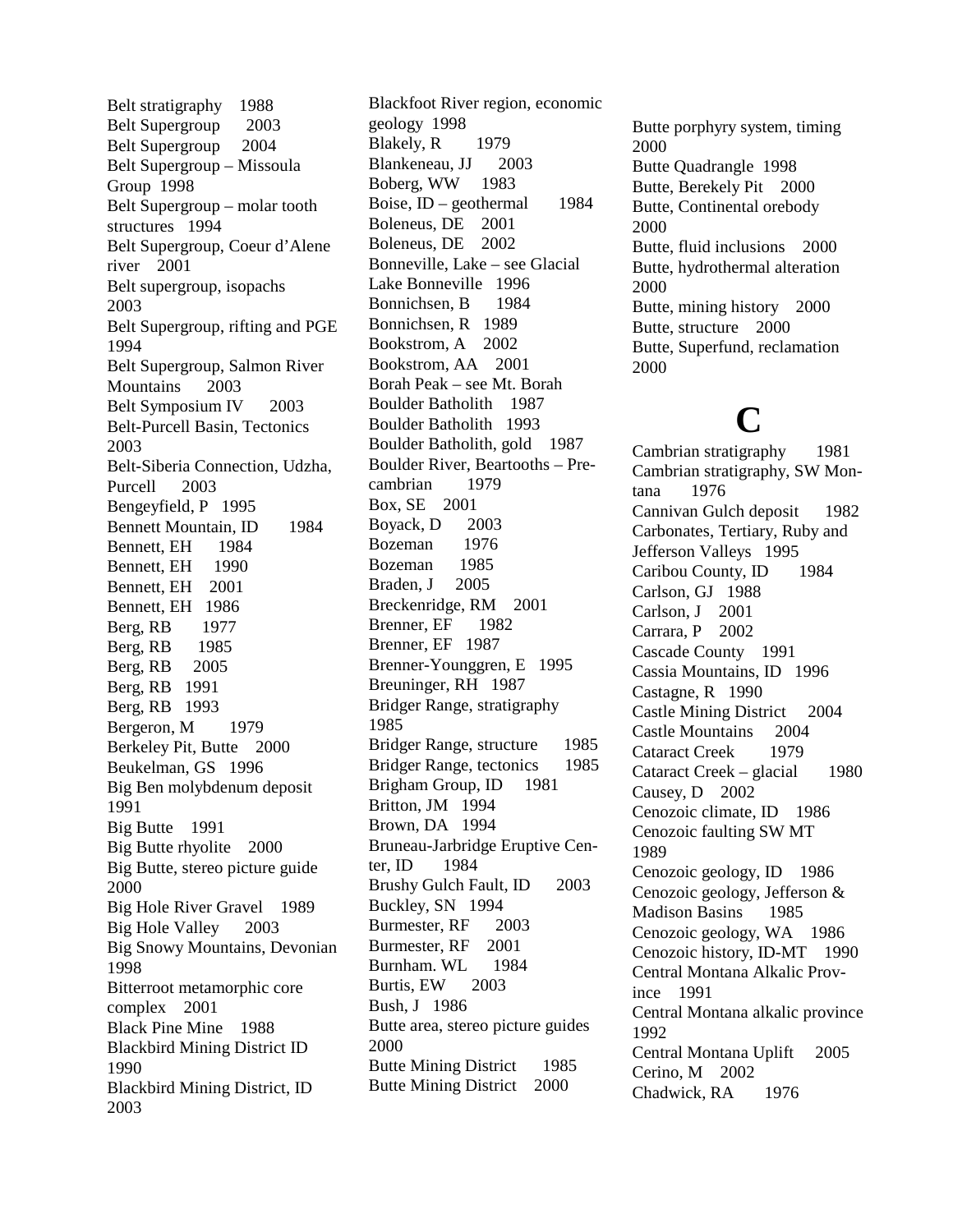Chadwick, RA 1977 Chadwick, RA 1981 Chadwick, RW 1985 Chadwick, T 1990 Chadwick, T 1993 Challis, ID 1990 Chamberlain carbonate 2003 Chamberlain, KR 2003 Channeled scablands 1986 Cheney, ES 1980 Cheney, ES 2003 Childs, J 1993 Childs, JF 2003 Childs, JF 1987 Childs, JF 1989 Chilly Buttes, ID – Mt. Borah earthquake 1984 Chiwaukum Graben, WA 1986 Chlorite, Highland Range 1993 Choteau 2005 Clark Fork Lineament 1991 Clark Fork River, Alberton Gorge, Belt rocks 2001 Clarkia, ID 1986 Clearwater River, ID 1986 Cleveland, D 2002 Climate, Cenozoic, ID 1986 Coal, research, MBMG 1997 Cobalt, Lemhi Range ID 1990 Cochran, B 1986 Coeur d'Alene District, ID 1994 Coeur d'Alene Mining District 2001 Coeur d'Alene river, Belt Supergroup 2001 Coeur d'Alene type deposits 1994 Coeur d'Alene, environmental geochemistry 2001 Coeur d'Alene, remediation, ID 2001 Collerson, KD 1991 Coloma, Garnet Stock 2004 Columbia Plateau 1986 Columbia Plateau basalt 1977 Columbia River basalt 1986 Compressional tectonics, Soap Gulch 1995 Connor, JJ 1990

Constenius, K 1983 Continental orebody, Butte 2000 Cook, FA 1994 Copper Basin, ID 1984 Copper belt, western Montana 2001 Copper Cliff prospect, Garnet Range 1993 Cordilleran thrust belt – see thrust belt Core complex – see metamorphic core complexes Corkery, JT 2001 Cox, B 1978 Cox, B 1998 Cox, B 1993 Cox, BE 2005 Cox, BE 1995 Coyner, SJ 2001 Cranbrook, BC 1994 Crazy Mountains 1997 Crazy Mountains Basin, thrusting 1985 Cretaceous igneous rocks, central MT 1991 Cretaceous sedimentation, SW MT 1985 Cretaceous stratigraphy, Helena 1987 Cretaceous structure, W-Cent MT 1988 Cretaceous tectonics, Sevier Hinterland, MT 2004 Cretaceous vertebrates, Judith River 1997 Cretaceous volcanics 1989 Crustal thickness, MT 1988 Curiosities, Montana 1997 Curiosities, SW MT 1995 Cushman, Jr., RA 1979 Czehura, S 2000

### **D**

Dahy, JP 1991 Danskin Mountains, ID 1984 Dating techniques 1989 Deal, EG 2002

Deer Lodge 1985 Derkey, RE 1985 Derkey, RE 1987 Desmarais, NM 1978 Detachment, Salmon Basin, Tertiary tectonics 2003 Detachment, Tertiary, MT-ID 2003 Devonian Stratigraphy, Beartooth Butte formation 1998 Devonian stratigraphy, SW Montana 1976 Diabase dikes 1976 Diamond potential, BC 1994 Dickman, L 1985 Dickman, L 1989 Dickman, LR 1987 Dilles, JH 2000 Dillon 1976 Dillon 1982 Dillon 1989 Dillon 1995 Dillon, extensional tectonics 1995 Dillon, tectono-metallurgic map 1990 Disturbed Belt – see Montana Disturbed Belt Diversion Thrust, Sun River Canyon 2005 Dort, Jr., W 1984 Doughty, PT 2003 Doughty, PT 1990 Douglas fir, Hegben Lake earthquake 2002 Dresser, H 2000 Dresser, H 1995 Drumlummon Mine 1987 Drummond 1978 Drummond 1988 Duaime, T 2000 DuChene, HR 1997

### **E**

Earhart, RL 1983 Earthquake, Hebgen Lake 2002 Earthquake, Waterloo 2002 Edwards, J 2005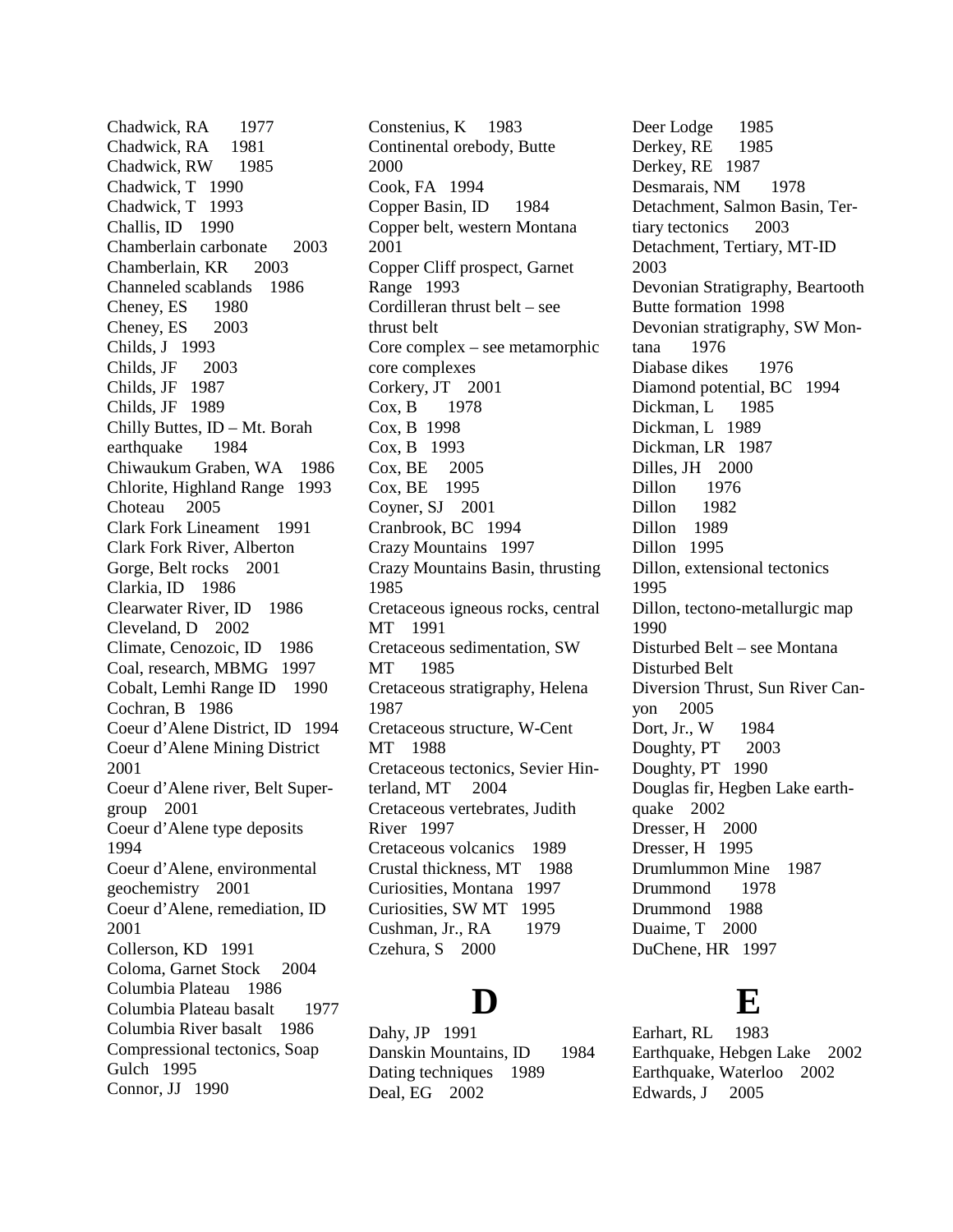Eggler, DH 1991 Eldorado thrust 1997 Elk City, ID 1990 Elkhorn mining district 1978 Elkhorn Mountains Volcanics 1985 Elliott, JE 1992 Elliott, JE 1988 Elliston 1985 Ellsworth, P 2000 Ellsworth, PC 1993 Environmental, geochemistry, Coeur d'Alene 2001 Eureka – Tertiary, gravity 1983 Evans, KV 2003 Evans, KV 2002 Evans, KV 1990 Extensional tectonics, Dillon area 1995

### **F**

Fanning, CM 2003 Fanning, MC 2001 Faulting, active, ID 1996 Faulting, normal, ID 1984 Feeback, DL 2004 Ferricrete, Heddleston mining district 1998 Fields, R 1978 Fields, RW 1985 Fiorillo, AR 1997 Fiorillo, AR 1998 Fisk, LH 1979 Fisk, LH 1976 Fisk, LH 1977 Flathead 1983 Flathead Indian Reservation, minerals 1994 Flathead National Forest 1983 Flint Creek 1978 Flint Creek Range 1988 Float guide, Alberton Gorge, Belt rocks, Clark Fork River 2001 Florence, ID 1979 Fluid inclusion studies, talc, SW MT 2002 Flume Gulch, Lowland Creek Volcanics 2000

Fold-thrust belt, Belt Basin 2003 Foreland 1982 Forrester, JD 1999 Fors prospect, BC 1994 Fort Harrison 1987 Fossils, Miocene, ID 1986 Foster, DA 2003 Foster, DA 2004 Foster, DA 2005 Foster, DA 2001 Foster, DA 2002 Foster, F 1987 Foster, F 1990 Foster, F 1993 Fountain, DM 1979 Fountain, DM 1978 Four Eyes Canyon Thrust 1989 Frank, TD 2003 Fritz, WJ 1977 Fritz, WJ 1989 Fritz, WJ 1990 Frost, TP 2002 Furlong, KP 1991 Furniss, G 2004 Furniss, G 1998 Furniss, G 1994

## **G**

Gabelman, J 1991 Gallatin County 1985 Gallatin County 1992 Gallatin Valley 1976 Gammons, C 2002 Gardner, JN 1984 Garihan, J 1976 Garihan, J 1982 Garnet Range, Copper Cliff prospect 1993 Garnet Stock 2004 Garnet Stock 2005 Garverich, MR 1991 Gas, Natural – see Petroleum Gavin, B 1991 Gay Mine, ID 1981 Gaylord, DR 1986 GCM Services 2000 Geiger, B 1985

Geis gold deposit 1991 Geissman, JW 1985 Gellatly, AM 2003 Geochemical studies, mantle lithosphere 1991 Geochemical studies, Yellowstone Hot Spot 1996 Geochemistry, environmental, Coeur d'Alene 2001 Geochronology, Little Belt Mountains 2004 Geochronology, Pioneer Mountains 2002 Geochronology, Proterozoic, zircons 2003 Geologic mapping, Belt Supergroup,  $ID$  2003 Geologic mapping, MBMG 2002 Geologic mapping, N. Rocky Mts, MT-ID-WA, Headwaters Proj, 2002 Geologic mapping, SW MT 2004 Geological mapping program, MBMG 1997 Geomorphology 1981 Geomorphology 1984 Geomorphology, Tobacco Root 1979 Geophysical studies 1983 Geophysical studies, Beaverhead County 1995 Geophysical studies, central Montana alkalic province 1991 Geophysical studies, central MT 1997 Geophysical studies, maficalkalic complex 1988 Geophysical studies, mantle lithosphere 1991 Geophysical studies, resistivity ID 1990 Geophysical studies, Salmon National Forest 2003 Geophysical studies, WA 1986 Geophysics 1977 Georgetown Dam 2003 Geotechnical studies, McDonald Mining District 1998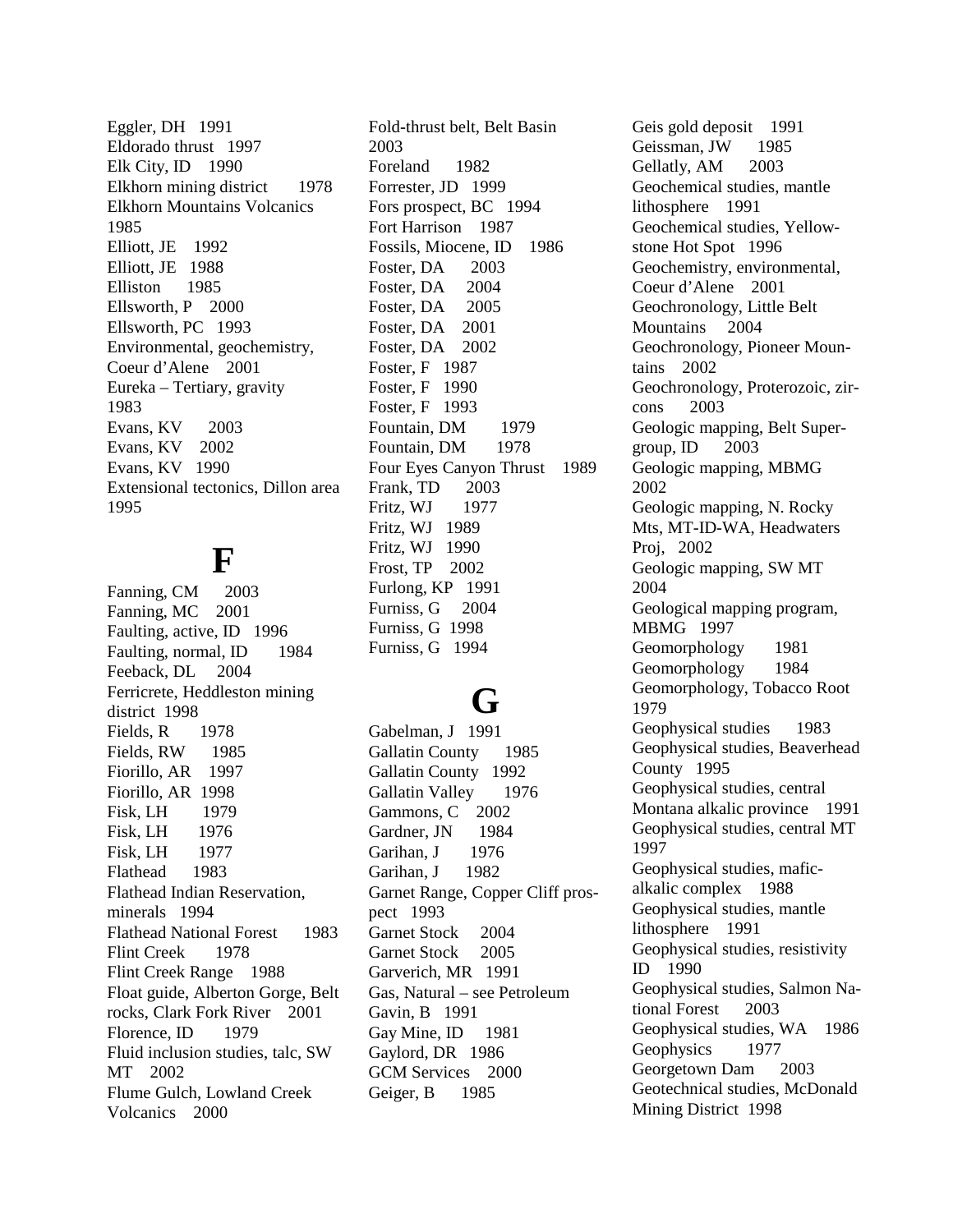Geothermal, Boise ID 1984 Geothermal, SW MT 1977 Geraghty, E 2003 Geraghty, EM 2005 Gibson Reservoir 2005 Gibson, RI 1993 Gignoux, T 1998 Gignoux, T 2000 Gillerman, V 2003 Glacial geology, SW MT 1989 Glacial Geology, Tobacco Root 1979 Glacial geology, Tobacco Root 1980 Glacial Lake Bonneville 1996 Glacial Lake Missoula 1986 Glacial Lake Missoula, Rathdrum Prairie, ID 2001 Glaciation, Precambrian 2003 Glacier National Park 2005 Glacier National Park – structure, stratigraphy 1983 Glenns Ferry Formation, ID 1996 Gold – Geis 1991 Gold Hunter Deposit, ID 1994 Gold Hunter Mine, ID 2001 Gold, Argenta 1987 Gold, Boulder Batholith 1987 Gold, central Montana alkalic province 1991 Gold, Florence ID 1979 Gold, Golden Sunlight 1985 Gold, Golden Sunlight Mine 1990 Gold, Hot Springs, SW MT 1995 Gold, Little Rocky Mountains 1991 Gold, McDonald deposit 1998 Gold, New World district 1992 Gold, Nicholson, Tobacco Root Mountains 1999 Gold, Norris 1993 Gold, Pioneer District 1993 Gold, placers and lodes 1994 Gold, Virginia City 2002 Gold, western MT 1997 Golden Sunlight Mine 1990

Golden Sunlight Mining District 1985 Golden Valley County 1997 Granite County 1988 Granite, Archean, Madison Range 1992 Grasshopper Creek area 1995 Gravelly Range, archaeology 1995 Gravelly Range, mass movement 1985 Gravity studies 1983 Gravity studies, Beartooth Mountains 1992 Gravity Studies, Salmon NF 2003 Gravity studies, Stillwater 1985 Gravity, Bouguer, Idaho 1984 Great Falls Tectonic Zone 2004 Great Falls Tectonic Zone 1990 Green, GN 2003 Grice, Jr., WC 2005 Grizzly Gulch 1987 Groundhog mine 1987 Gunsight formation 2003 Gutschick, R 1976

### **H**

Hagerman Fossil Beds National Monument, ID 1996 Half Moon Canyon section, Devonian 1998 Halfway Gulch fault scarp, ID 1996 Hall, RD 1979 Hall, RD 1980 Hamilton, M 2002 Hammerstrom, J 2002 Hammitt, RW 1982 Hanley, T 1976 Hansen-Bristow, K 1985 Hargrave, J 2000 Hargrave, P 2000 Hargraves, RB 1993 Harlan, SS 1985 Harlan, SS 1991

Harvey, G 2001 Hauge, TA 1992 Hawley, D 1976 Hayden, T 1986 Headwaters Project, USGS, mapping, N. Rocky Mts, MT-ID-WA 2002 Hearn, Jr., BC 1991 Heart Mountain detachment, WY 1992 Heatherington, A 2003 Hebgen Lake earthquake, Douglas fir 2002 Hecla mines, Beaverhead County 2000 Heddleston Mining District 1998 Heiny, J 1979 Heiny, J 1980 Helena 1987 Helena formation 2003 Helena National Forest – resource potential 1985 Helena Salient, structure and stratigraphy 2005 Helena, Lewis and Clark Line 1993 Helena, mineral occurrences 1987 Helena, seismicity 1987 Hendrix, T 1979 Hendrix, T 1977 Hendrix, T 1978 Hendrix, T 1988 Hendrix, T. 1976 Herrin, J 1987 Herring, JR 2002 Hess, D 1976 Highland Mountains 1989 Highland Mountains – structure 1982 Highland Mountains, structure 1985 Highland Range, Chlorite 1993 History of geology, CD Walcott 1898 2004 Hoadley thrust 1997 Hofmann, MH 2003 Hog Heaven Volcanics 1988 Homestead kimberlite, Central MT 2000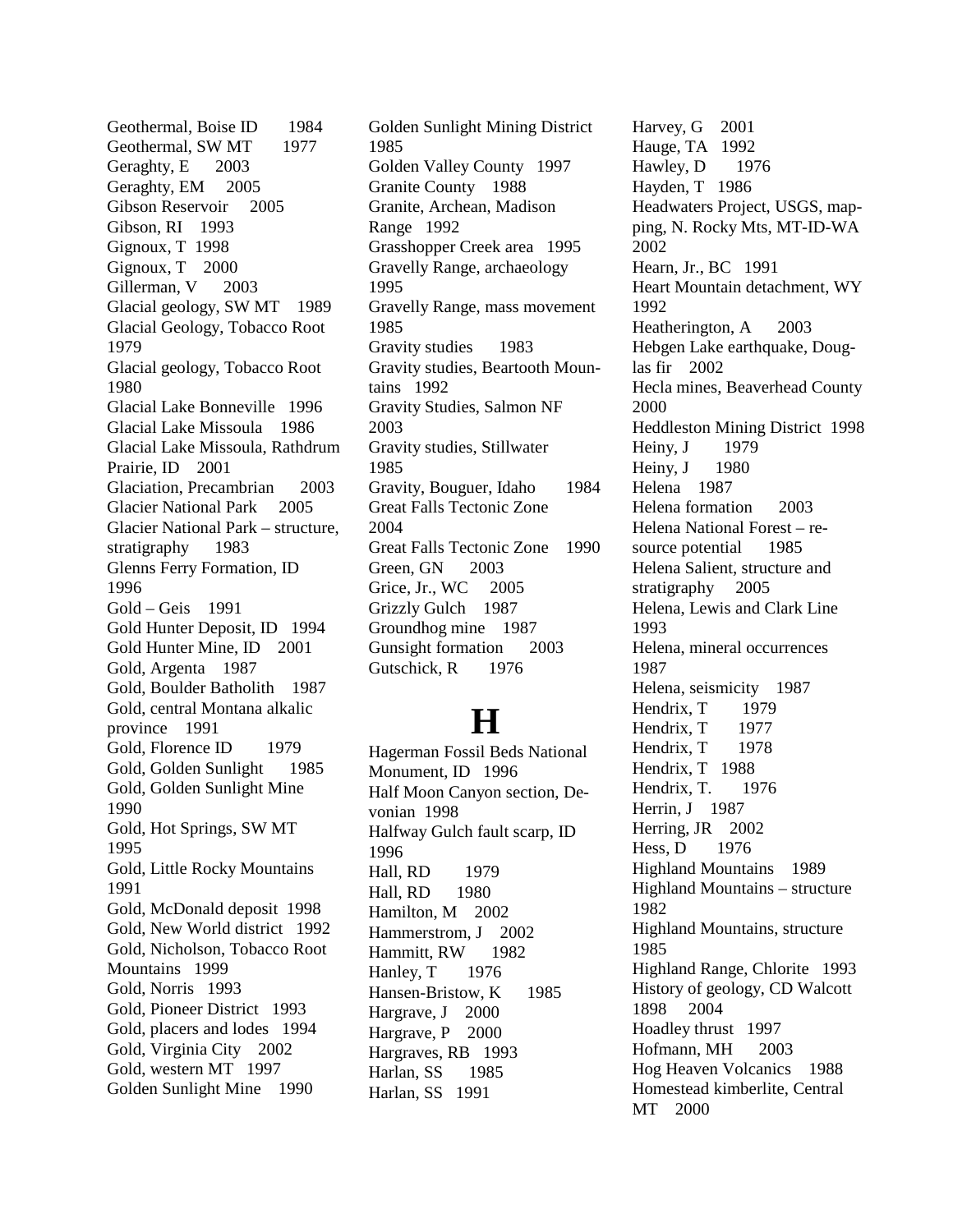Hooper, PR 1986 Horse Prairie 1982 Horse Prairie Basin, tectonics 1996 Horseshoe Hills, structure 1992 Hot Springs Gold, SW MT 1995 Houston, R 2000 Hovland, RD 1984 Huckleberry Ridge Tuff 1993 Hughes, GH 1990 Hughes, SS 1996 Hurtgen, MT 2003 Hydrocarbons – see Petroleum Hydrodynamics 1984 Hydrogeology, Laramide uplifts, WY-MT 1992 Hydrogeology, SW MT 1979 Hyndman, DW 1991

## **I**

Idaho – Tertiary 1981 Idaho Batholith 1979 Idaho Batholith 1984 Idaho Batholith 1986 Idaho Cobalt project 2003 Idaho County, ID 1986 Idaho Panhandle 2001 Idaho Thrust Belt 1984 Idaho, Bouguer gravity 1984 Idaho, Cenozoic climate 1986 Idaho-Wyoming Thrust Belt 1981 Idavada Volcanics, ID 1984 Igneous rocks, Cretaceous-Tertiary, Central MT 1991 Igneous rocks, laccoliths, Judith Mountains 1999 Indiana University 1976 Indiana University 1993 Iron Formation, Banded, SW MT 1992 Irving, AJ 1991 Isopachs, Belt supergroup 2003

#### **J**

Jacob, T 1990

Janecke, SU 2003 Janecke, SU 1996 Janiszewski, F 2005 Jefferson Basin 1985 Jefferson Canyon - structure 1976 Jefferson Valley, Tertiary carbonates 1995 John Long Mountains 1988 John, BE 2002 Johnson, D 2005 Johnson, DC 1991 Johnson, L 1998 Johnson, RN 1987 Johnson, T 1992 Jones, K 1987 Jorstad, RB 1984 Jorstad, RB 1986 Judith Basin County 1991 Judith Mountains 1991 Judith Mountains 1999 Judith River Formation 1997 Jumbo Mountain, landslide potential 1997 Jurassic tectonics, Swift Reservoir 2005

### **K**

Kah, LC 2003 Kalakay, TJ 2003 Kalakay, TJ 2005 Kalakay, TJ 2002 Kalispell Valley – seismicity, gravity, faulting 1983 Karasevich, LP 1982 Kell, R 1994 Kellogg, K 2002 Kellogg, KS 1993 Kellogg, KS 1997 Kendall, TK 1993 Kennelly, PJ 2002 Kettle Dome, WA 1980 Khudoley, AK 2003 Kiilsgard, TH 1990 Kimberlite, Homestead, central MT 2000 Kimberlites 1991 King, G 2003

Kirk, AR 1992 Kishenehn Basin 1983 Kiver, EP 1980 Kiver, EP 1986 Kleinkopf, MD 1984 Kleinkopf, MD 1985 Kleinkopf, MD 2003 Kleinkopf, MD 1983 Kleinkopf, MD 1991 Kleinkopf, MD 1995 Kleinkopf, MD 1997 Klewchuk, P 1994 Kodidek, K 1979 Koehler, SW 1979 Koehler, SW 1976 Koehler, SW 1977 Kohrt, PB 1991 Kootenai formation 1987 Kootenai River, Quaternary 1986 Kropachev, AP 2003 Krothe, N 1979 Kulik, DM 1992 Kunk, MJ 2002 Kuntz, MA 1984

## **L**

La Hood formation 1976 La Hood Formation 2003 Laccoliths, Judith Mountains 1999 Laccoliths, Little Belt Mountains 2005 Lageson, DR 1985 Lageson, DR 2003 Lageson, DR 2001 Lageson, DR 2002 Lageson, DR 1992 Lageson, DR 1997 Lake Bonneville – see Glacial Lake Bonneville 1996 Lake Missoula – see Glacial Lake Missoula Landslide potential, Jumbo Mountain 1997 Lange, IM 1994 Lange, IM 1988 Lange, IM 1999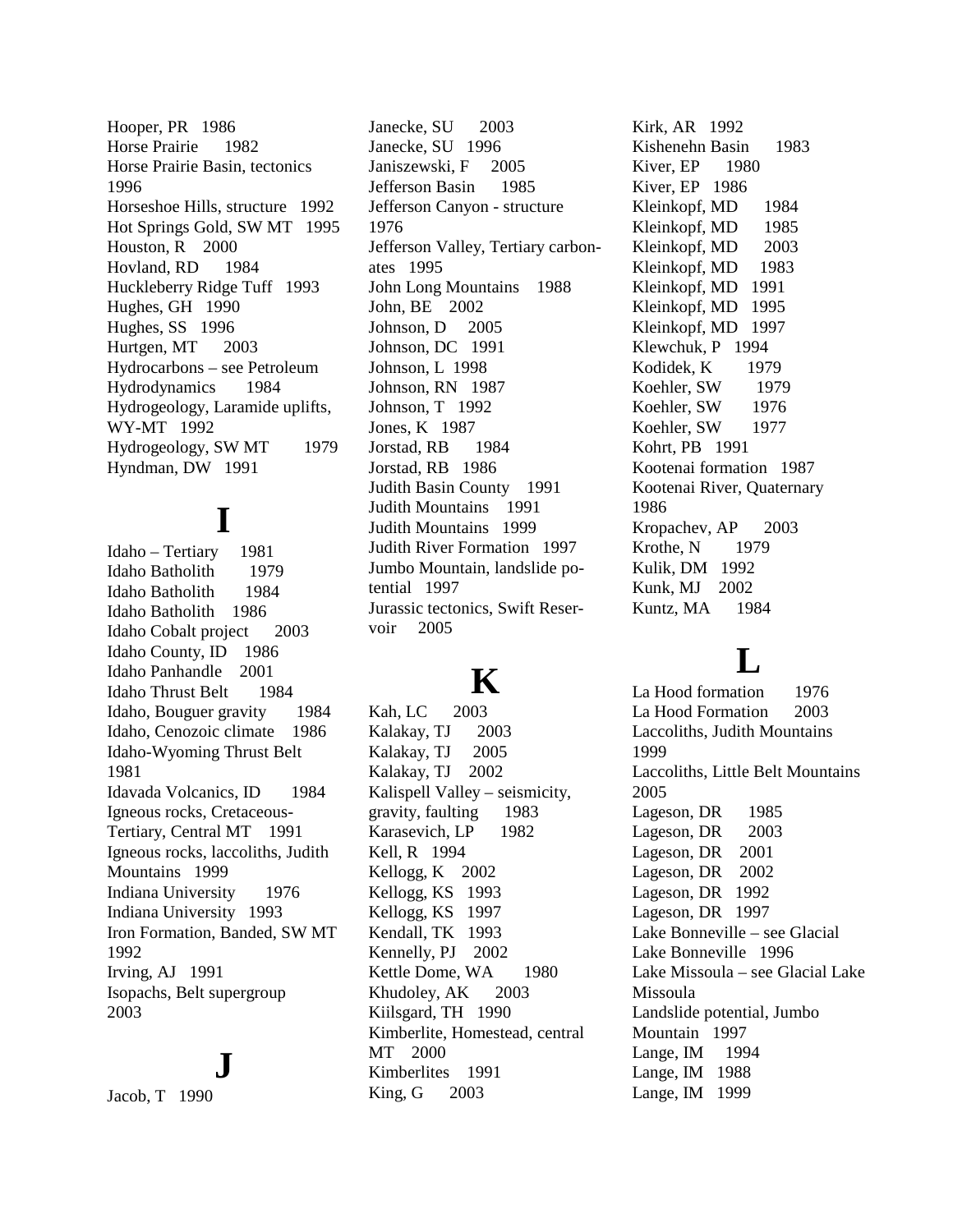Lankston, MM 1977 Lankston, MM 1983 Lankston, RW 1977 Lankston, RW 1983 Laramide structure 1982 Laramide Uplifts, hydrogeology, WY-MT 1992 Latah Formation, WA 1979 Lauer, DD 1994 Lead-zinc, Sullivan, BC 1994 Lee, DE 1996 Leesburg Basin – Bobcat mining project ID 1990 Leitch, CHG 1994 Lemhi Basin 1982 Lemhi County, ID 2003 Lemhi County, ID 1990 Lemhi County, ID, mining 1990 Lemhi Pass area, Beaverhead Mountains, ID 2003 Lemhi Range, ID 1990 Leonard, RB 1977 Lewis and Clark Caverns - structure 1976 Lewis and Clark County 1987 Lewis and Clark County, Heddleston 1998 Lewis and Clark County, McDonald 1998 Lewis and Clark Line 2003 Lewis and Clark Line 2000 Lewis and Clark Line 1993 Lewis Thrust 1983 Lewis thrust 1997 Lewis, RS 2003 Lewis, RS 1998 Lewis, RS 2001 Lewis, RS 2002 Lewis, RS 1990 Lewistown 1999 Lidke, DJ 1988 Lim, JB 1986 Lincoln 1978 Lincoln 1998 Lindsey, KA 1981 Link, PK 2003 Link, PK 1981 Link, PK 1996

Little Bear Creek copper skarn, Troy, ID 2004 Little Belt Mountains 1990 Little Belt Mountains 1991 Little Belt Mountains, geochronology 2004 Little Belt Mountains, Laccoliths 2005 Little Belt Mountains, pre-Belt basement 2004 Little Birch Creek section, Newland Formation 2004 Little Rocky Mountains, gold 1991 Livingston 1997 Livingston Group, Cretaceous stratigraphy 2004 Locke, III, WW 1985 Loen, JS 1993 Loen, JS 1995 Loen, JS 1997 Long, KR 2001 Lonn, J 2003 Lonn, J 2004 Lonn, J 2000 Lonn, J 2001 Lonn, J 1988 Lonn, J 1993 Lopez, DA 1990 Lower Hot Springs mining district, Norris 1993 Lower Valley Quad, ID 1984 Lowland Creek Volcanics 1987 Lowland Creek Volcanics, Butte 2000 Lowland Creek Volcanics, Flume Gulch 2000 Lucky Peak Dam, ID 1986 Lump Gulch 1987 Lund, K 2003 Lyahnitskaya, OYu 2003 Lyons, TW 2003

## **M**

Macdonald, RA 1991 Macinaw mining district, ID 1990 Madison aquifer, MT-WY 1992 Madison Basin 1985 Madison County 2002 Madison County 1993 Madison County, Sandy Hollow 1988 Madison Range 1997 Madison Range, Archean granite 1992 Madison Range, tectonics 2002 Madison Valley, Huckleberry Ridge Tuff 1993 Madison Valley, neotectonics 1997 Madison Valley, tectonics 2002 Madison, J 2000 Mafic-alkalic complex, MT 1988 Magmatic heat 1988 Magnetic studies, Beartooth Mountains 1992 Magnetic Studies, Salmon NF 2003 Magnetic studies, Stillwater 1985 Maltby's Mound 1993 Manitoba 1978 Mann, L 2003 Mann, LS 2004 Mantle xenoliths, central MT 1991 Mapping, geological, MBMG 1997 Marsh, P 1983 Marshall, DM 1992 Martin, MW 2000 Martinson, AH 1983 Marysville 1987 Mass movement, gravelly range 1985 Matsueda, H 1987 Matt, DO 2002 Matthews, JM 1989 Maudlow formation, Crazy Mountains area 2004 MBMG coal research 1997 MBMG mapping program 1997 MBMG, geologic mapping 2002 McAllister 1976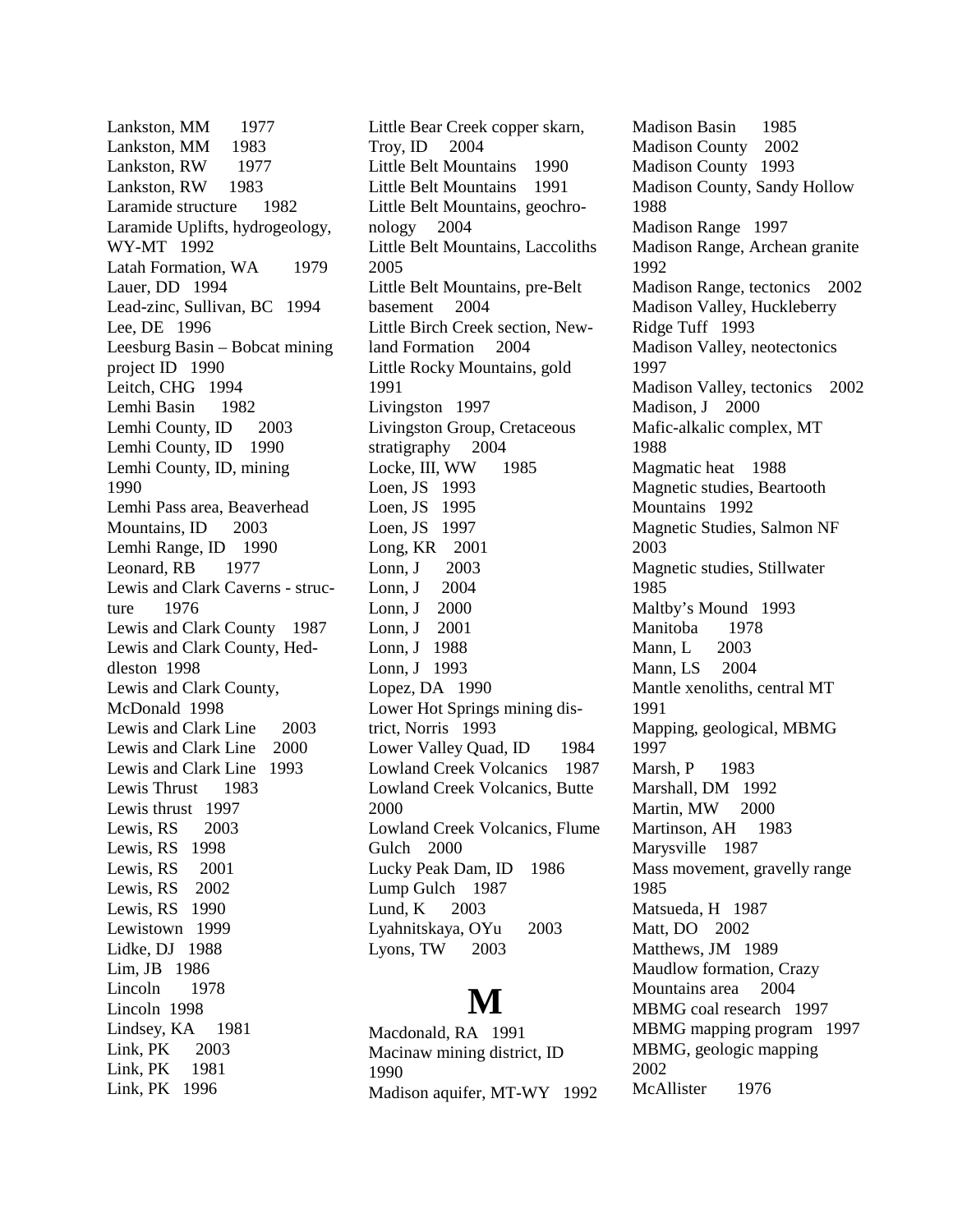McCall, Idaho 1984 McClave, M 1998 McCulloch, R 1998 McCurry, M 1996 McDonald Gold Deposit 1998 McDonald Mining District, Seven-Up Pete 1998 McDonald, C 2003 McDonald, C 2004 McDonald, G 1986 McDonald, G 1996 McFaddan, MD 2003 McFaddan, MD 2001 McInenly, M 2005 McKiness, JP 1986 McLane, M 1976 McLaren Deposit, New World Mining District 1992 McLarty, J 1979 McLean, J 2005 McMillen, DD 1980 McTeague, MS 2003 Meagher formation 1976 Meen, JK 1991 Meert, J 2003 Mehnert, HH 1991 Meinert, LD 2004 Meissner, CW 1984 Mesoproterozoic ocean, methane 2003 Metamorphic core complexes 1980 Metesh, J 2000 Methane, Molar Tooth structure 2003 Meyers, JH 1976 Miller, CN 1978 Miller, DR 1993 Miller, MM 1978 Milligan Canyon – hydrogeology 1979 Mills, J 1992 Mineral Hill mining district 1993 Mineral occurrences, Helena 1987 Mining Districts – see specific names Minor, DR 1992

Miocene fossils, ID 1986 Mississippian carbonates, Swift Reservoir 2005 Mississippian stratigraphy, ID 1984 Mississippian stratigraphy, SW Montana 1976 Missoula 1978 Missoula 2003 Missoula 1988 Missoula Group 1998 Missoula West Quadrangle 1998 Missoula, Lake – see Glacial Lake Missoula Mocko, J 2003 Mogk, D 2003 Mogk, DW 1985 Mogk, DW 2004 Mogk, DW 1992 Mohl, GB 1986 Molar Tooth structure, methane 2003 Molar tooth structures 2004 Molar Tooth structures, origin 1994 Molybdenum, Big Ben 1991 Montagne, J 1985 Montagne, JM 1976 Montana Alkalic Province 1991 Montana Disturbed Belt 2005 Montana Disturbed Belt, Crazy Mountains Basin 1985 Montana Tunnels 1987 Montana, NW, seismotectonics 2001 Montana, western, copper belt 2001 Mooney, TC 1991 Moscow, ID 1986 Moye, FJ 1990 Mt. Borah Earthquake, ID 1984 Mudge, MR 2005 Mueller, PA 2003 Mueller, PA 2004 Munger, BS 1995 Murchie, B 1979 Murphy, JG 2002 Mutschler, FE 1991

## **N**

Natural Gas – see Petroleum Neihart 1991 Neotectonics, Madison Valley 1997 Nesbet, P 1990 New World Mining District – McLaren Deposit 1992 New World Mining District 1992 Newland Formation, Little Birch Creek 2004 Newland limestone 2003 Nichols, R 1982 Nichols, R 1996 Nicholson Gold deposit, Tobacco Root Mountains 1999 Nielson, J 1981 Nine Mile 1988 Normal faulting, ID 1984 Norris 1976 Norris 1993 North Boulder - structure 1976 North Cascades 1977 North Moccasin Mountains 1991 North Willow Creek 1979 North Willow Creek – glacial 1980 Nunez, L 1980

## **O**

Oberlindacher, HP 1984 O'Brien, HE 1991 Obsidian hydration dating 1989 Okanogan Dome, WA 1980 Olmore, SD 1991 Oneida Narrow, ID 1981 O'Neill, JM 2003 O'Neill, JM 1990 O'Neill, JM 1997 Oquirrh Group, ID 1984 Ore, HT 1981 Ore, HT 1996 Oregon 1979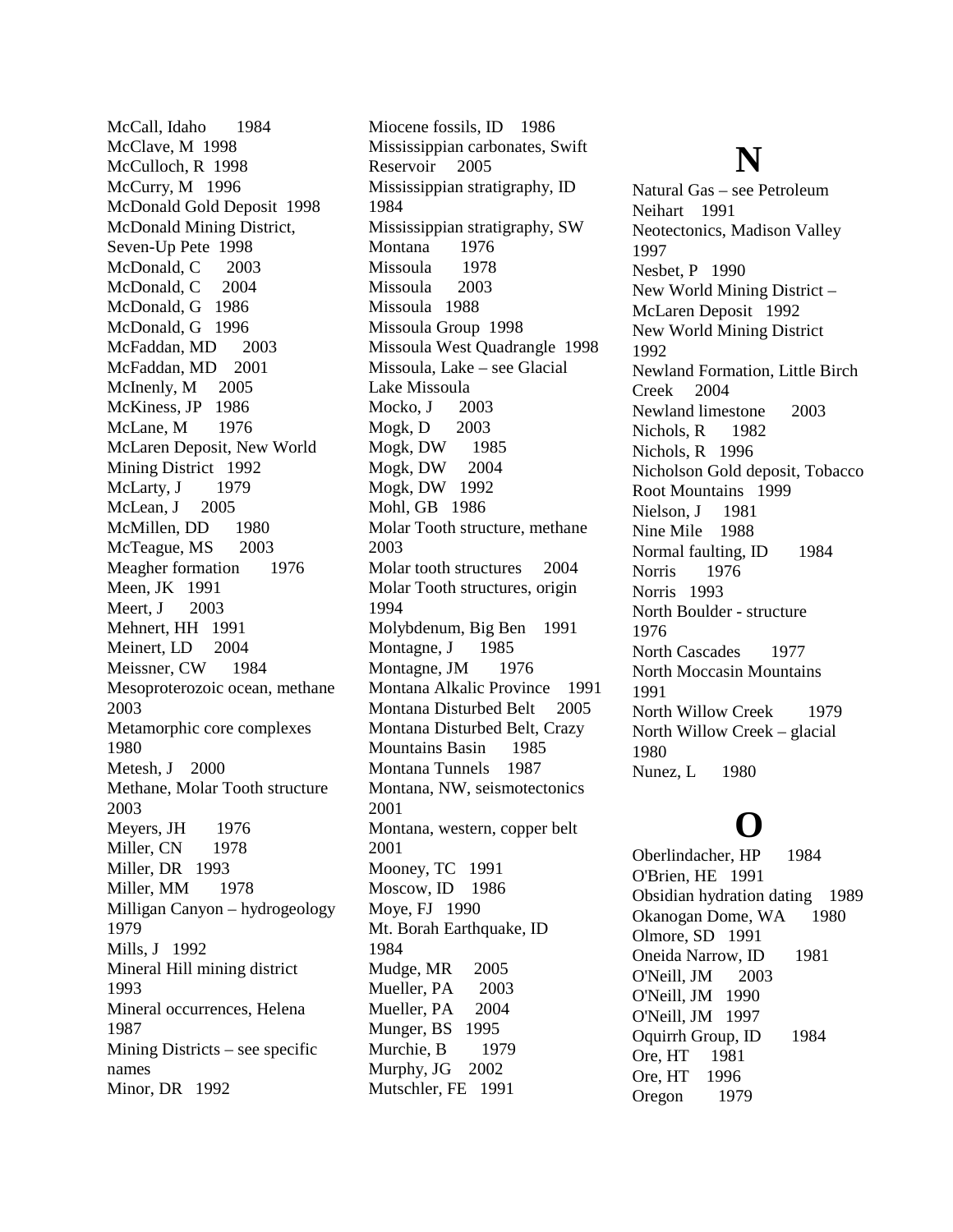Othberg, KL 2001 Othberg, KL 1986 Ott, LE 1986 Overthrust 1982 Overthrust Belt 2005

#### **P**

Packsaddle Syncline, ID, tectonics 2003 Paleobotany 1976 Paleobotany 1977 Paleobotany 1978 Paleoecology 1977 Paleoecology 1979 Paleontology, ID 1996 Palladium – Stillwater 1992 Pallister, B 2003 Palouse Hills, WA 1980 Palynology, ID 1984 Paradise Pluton, ID-MT 2001 Park City Group, ID 1984 Park County, MT 1992 Parker, D 1998 Parker, D 2001 Parker, JL 1996 Paull, RA 1984 Paull, RK 1984 Payette National Forest, Proterozoic 2003 Paymaster Creek, Heddleston, acid mine drainage 1998 Pearson, RC 1989 Pelton, JR 1984 Pennsylvanian stratigraphy, ID 1984 Perma 2003 Permian stratigraphy, ID 1984 Perry, RV 2003 Perry, WJ 1982 Person, RC 1982 Petrified Forest 1976 Petrified forest 1977 Petroleum potential, Idaho Thrust Belt 1984 Petroleum potential, NE Oregon 1979 Petroleum potential, NW Montana 1983

PGE (Platinum Group Elements) 1992 PGE (Platinum group elements), Belt Basin 1994 PGE, Stillwater, Picket Pin 2001 Philipsburg Quad, structure 2003 Phosphate 1981 Phosphorus 1976 Pickering, KT 2003 Picket Pin horizon – Stillwater 1992 Picket Pin PGE deposit, Stillwater 2001 Pighin, DL 1994 Pilot Rock, Oregon 1979 Pinedale fluvial terraces 1989 Pioneer Batholith 1989 Pioneer District 1993 Pioneer Mountains 1982 Pioneer Mountains, east, geochronology 2002 Pioneer Mountains, resource potential 1989 Plant fossils 1978 Plate tectonics, ID 1986 Plate tectonics, Little Belt Mountains 1990 Platinum – Stillwater 1992 Pliocene stratigraphy, ID 1996 Plutonic history, ID 1986 Pocatello, ID – geomorphology 1981 Podkovyrov, VN 2003 Pollen, ID 1984 Pollock, MD 2003 Pony,  $MT -$  glacial 1980 Porter, E 1977 Porter, E 1978 Porter, K 2002 Porter, KW 1997 Porter, KW 1999 Portner, R 2003 Potlatch River, WA-ID 1986 Prcambrian, glaciation 2003 Pre-Belt basement, Little Belt Mountains 2004 Pre-Belt basement, reconstructions 2003

Precambrian – see also Archean, Belt, Proterozoic, basement Precambrian – Spanish Peaks 1985 Precambrian geology 1976 Precambrian geology 1978 Precambrian geology 1982 Precambrian geology, Beartooths 1979 Precambrian stratigraphy 1981 Precambrian, Highland Range, chlorite 1993 Precambrian, SW MT 1985 Preston, ID 1981 Price, RA 2003 Prichard formation 2003 Pritchett, K 1993 Proterozoic geochronology 2003 Proterozoic geology – Belt-Purcell 1994 Proterozoic mineralization, BC-MT 1994 Proterozoic stratigraphy 2003 Proterozoic stratigraphy 2004 Proterozoic stratigraphy, Alberton Gorge, Clark Fork River 2001 Proterozoic stratigraphy, Belt 1998 Proterozoic stratigraphy, Coeur d'Alene river 2001 Proterozoic tuff, Challis ID 1990 Provenance, Belt sediments 2003 Purcell Anticlinorium 1994 Purcell Trough 1994 Purcell, Belt-Siberia Connection, Udzha 2003 Purcell-Belt Basin, Tectonics 2003

**Q** Quaternary geology 1980 Quaternary geology 1984 Quaternary geology, Bridger Range 1985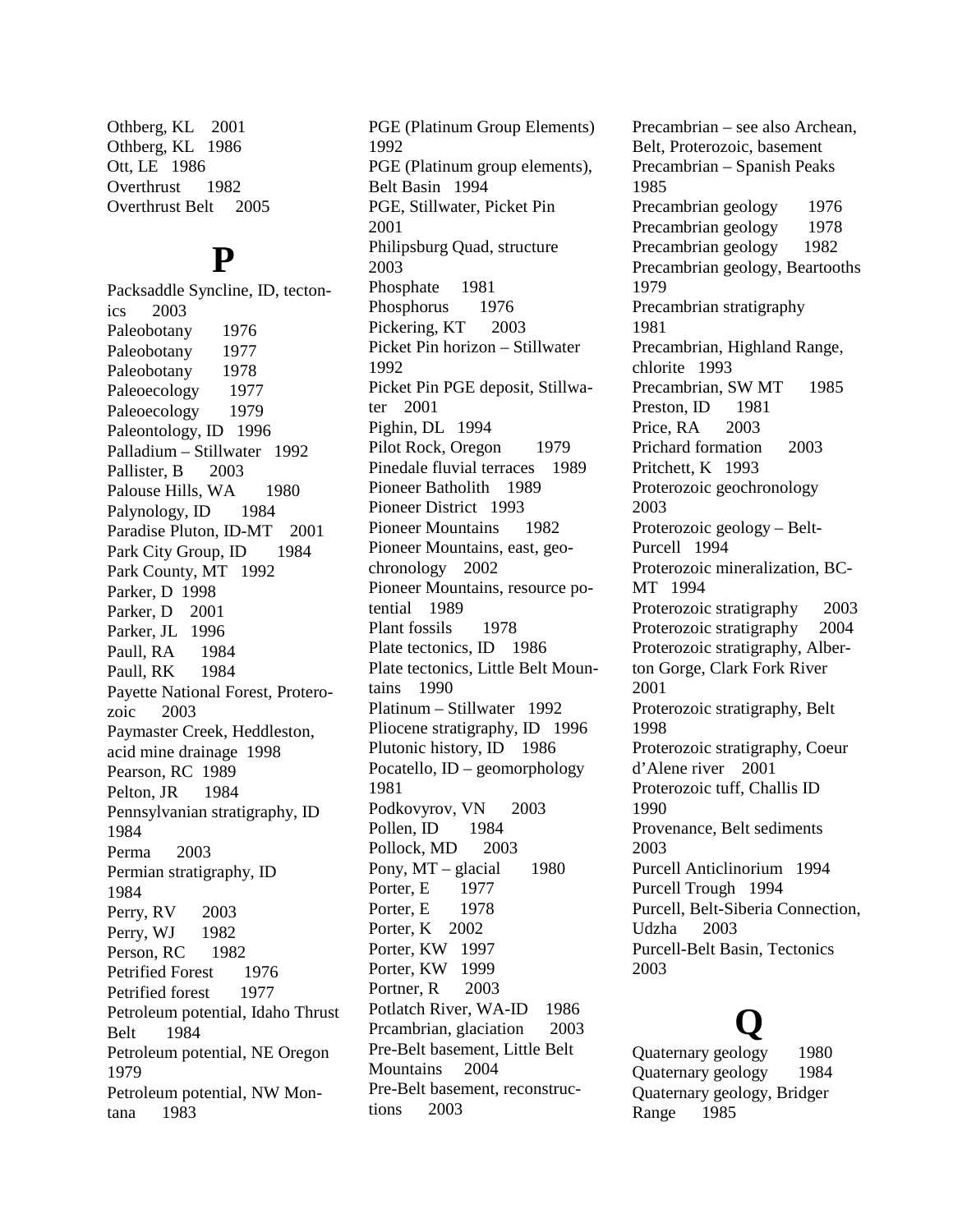Quaternary geology, Helena 1987 Quaternary geology, NW MT 1986

### **R**

Rainy Creek mafic-alkalic complex 1988 Rasmussen, D 1978 Rasmussen, DI 1985 Ratcliff, M 1987 Rathdrum Prairie, ID 1986 Rathdrum Prairie, ID, Glacial Lake Missoula 2001 Ravalli 2003 Ravalli County 1977 Ravalli County 1988 Reavis, M 2000 Reclamation, Butte, Superfund 2000 Reconstructions, Belt Basin 2003 Reconstructions, pre-Belt basement 2003 Reconstructions, Proterozoic 2004 Red Lodge 1992 Red Rock Fault 1989 Reed, M 2000 Reeves, K 1990 Reichl, P 1992 Reid, TV 1996 Rember, B 1986 Remediation, Coeur d'Alene ID 2001 Republic Graben, WA 1986 Resistivity and mineralization ID 1990 Revais Creek mining district 1994 Revett Formation 1983 Revett formation 2003 Revett formation 2001 Reynolds, MW 2005 Rhoades, MJ 1993 Rhodes, PB 1980 Rhyolite, Avon 1985 Rhyolite, Big Butte, Whiskey Gulch 2000

Rifting, Belt Basin 1994 Rifting, Miocene, SW MT 1995 Rifting, Western Snake River Plain 1996 Riley, K 2005 Riparian management, Beaverhead National Forest 1995 Ripley, AA 1995 Rittel, JF 2004 Rittel, JF 1994 Rockland Valley, ID 1986 Rockland, ID 1996 Rocks, The, stereo picture guide 2000 Rocky Boy Stock 1991 Rocky Mountain foreland 1982 Rocky Mountain Foreland 1985 Rocky Mountain Trench 1983 Rocky Mountain Trench, seismic reflection 1994 Rocky Mts. Foothills Triangle Zone, Sun River 2005 Rodriguez, J 1976 Rowe, MC 2004 Roy, WR 1979 Roy, WR 1980 Rublev, AG 2003 Ruby Basin, volcanics 1989 Ruby Range – Precambrian 1976 Ruby Range – structure 1982 Ruby River Valley 1995 Ruby Valley, Tertiary carbonates 1995 Ruff, T 2005 Ruleman, CR 2002 Running Wolf mining district 1991 Ruppel, ET 2003 Ruppel, ET 1995 Ruppel, ET 1997 Rusk, B 2000 Russell, CW 1991

## **S**

Sadler, JL 1996

Sagar, J 1993 Sage Creek 1982 Salmon Basin, Tertiary tectonics, detachment 2003 Salmon National Forest 2003 Salmon National Forest, Gravity and Magnetic 2003 Salmon River Mountains, Belt Supergroup 2003 Salmon, E 2005 Salmon, ID 2003 Salmon, ID 1990 Salt, KJ 1985 Sandy Hollow – structure 1977 Sandy Hollow – structure 1978 Sandy Hollow, structure 1988 Sapphire Block 2003 Sapphire Mountains 1988 Sapphire Mountains Block 1990 Sapphires 1987 Sapphires, color 1994 Sapphires, Yogo 1991 Satterfield, DA 1989 Sawtooth Range 2005 Scablands – see Channeled scablands Scales, B 2003 Scales, WG 1990 Scambos, TA 1991 Schmidt, CJ 1976 Schmidt, CJ 1982 Schmidt, CJ 1985 Schmidt, EA 1982 Schmitt, JG 1985 Schmitt, JG 2003 Sears, J 2003 Sears, JW 2004 Sears, JW 2005 Sears, JW 1988 Sears, JW 1989 Sears, JW 1990 Sears, JW 1994 Sears, JW 1995 Sears, JW 1997 Sedan formation, Crazy Mountains area 2004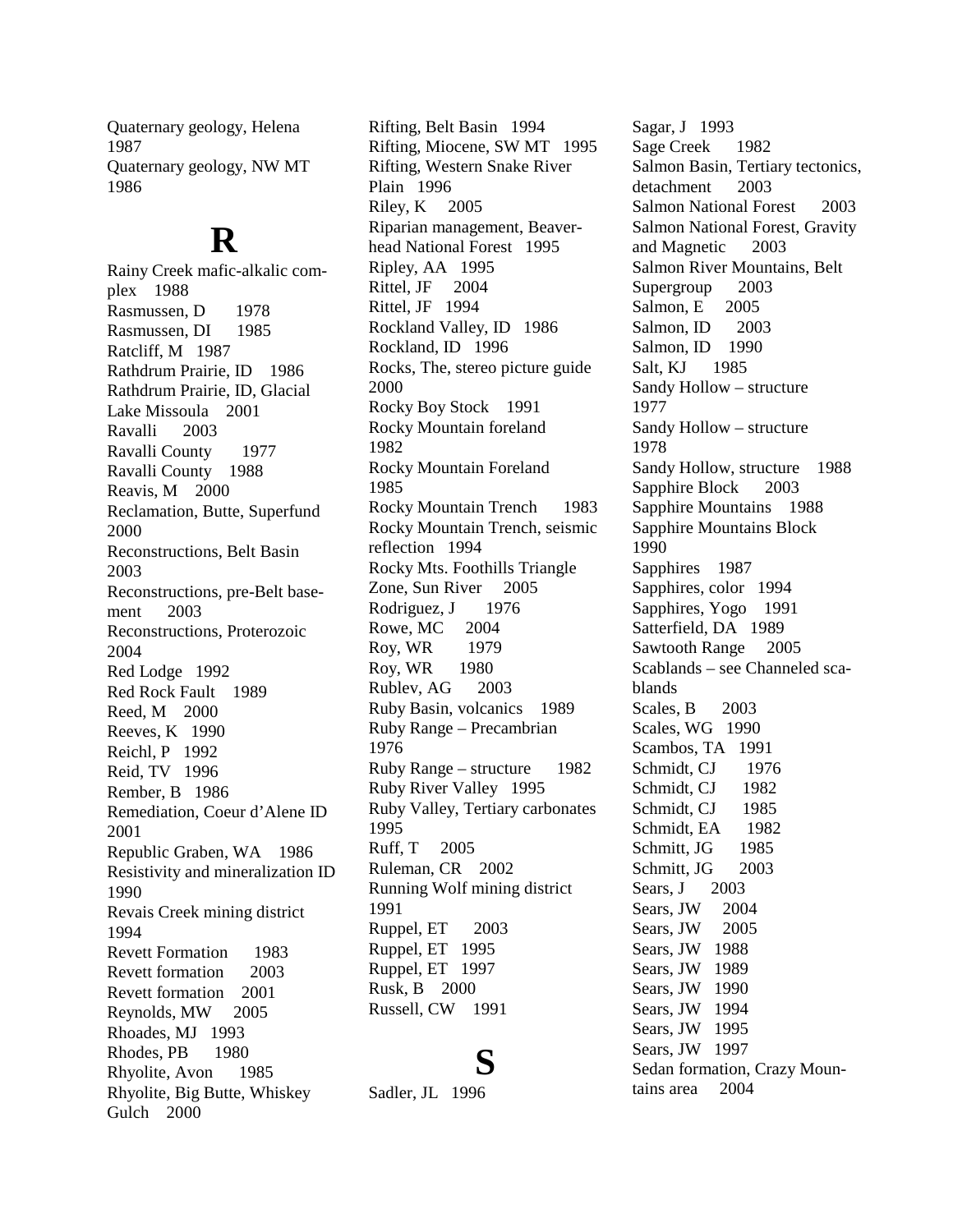Seismic reflection, Rocky Mountain Trench 1994 Seismicity, Helena 1987 Seismicity, ID 1984 Seismicity, northern Basin and Range 2001 Seismicity, NW Montana 2001 Seismicity, Tobacco Root Mountains 1993 Seismicity, Waterloo 2002 Seven-Up Pete, McDonald Mining District 1998 Sevier Hinterland, MT, Cretaceous tectonics 2004 Shales, platy minerals 1993 Shank, SG 1991 Shaw, CW 1985 Shepard, W 1991 Sheriff, SD 1990 Shonkinite 1991 Siberia-Belt Connection, Udzha, Purcell 2003 Siems, PL 1986 Silver – history 1981 Silver Bow County, chlorite 1993 Silverman, AJ 1988 Skagit Queen Claims 1977 Skalkaho mafic-alkalic complex 1988 Skipp, B 2004 Slates, platy minerals 1993 Smiley, CJ 1986 Smiley, J 1986 Smith, AG 2003 Smith, KD 1984 Snake River Plain 1996 Snake River Plain, Eastern 1984 Snake River Plain, ID 1984 Snake River Plain, western 1984 Snake River Plain, western, rifting 1996 Snake River, WA-ID 1986 Snee, LW 1991 Snowball earth 2003 Snowcrest Range 1997 Snyder, HA 1988

Soap Gulch, compressional tectonics 1995 Soils geology 1983 Soiset, JM 1986 South Boulder Valley – geomorphology 1980 South Boulder Valley – glacial 1979 Southwestern Montana – geological curiosities 1995 Spanish Peaks Wilderness 1997 Spanish Peaks, Archean 1985 Specimen Creek 1976 Specimen Creek 1977 Spokane Valley, WA 1986 Spokane, WA 1980 Spokane, Washington 1979 Spry, PG 1991 St. Regis 2003 Stanley, DR 1992 Stansbury Mining Company 1988 Steer Basin Tuff, ID 1996 Stellavato, N 1976 Steptoes, WA 1980 Stickney, MC 1983 Stickney, MC 2001 Stickney, MC 2002 Stickney, MC 1987 Stickney, MC 1993 Stillwater Complex 1992 Stillwater Complex, geophysics 1985 Stillwater Complex, Picket Pin PGE deposit 2001 Stillwater, West Fork Area 1992 Stine, A 1985 Stradling, DF 1986 Strike-slip faulting, Lewis and Clark Line 1993 Structural geology, Tobacco Root area 1976 Structure – extension, ID 1990 Structure, SW MT 1989 Sublett Range, ID – stratigraphy 1984 Sullivan lead-zinc deposit, BC 1994 Sun River Canyon 2005

Sun River Canyon, Triangle zone 2005 Sunbeam deposit, ID 1990 Sunlight Basin, WY 1992 Superfund, Butte, reclamation 2000 Sweet Grass Hills 1991 Sweetwater Valley 1995 Swift Reservoir 2005

### **T**

Talc, hydrothermal, SW MT 2002 Talc, Yellowstone Mine 2002 Tarkio 1988 Tectonics – NW Montana 1983 Tectonics – SW Montana 1982 Tectonics, Bridger Range 1985 Tectonics, Horse Prairie Basin 1996 Tectonics, hot spot 1990 Tectonics, NW MT 1987 Tectonics, SW Idaho 1984 Tectono-metallurgic map, Dillon 1990 Tendoy thrust 1989 Tenmile Gravel, ID 1986 Terraces, fluvial, Pinedale 1989 Tertiary basins 1977 Tertiary Basins 1982 Tertiary detachment, MT-ID 2003 Tertiary geology 1981 Tertiary igneous rocks, central MT 1991 Tertiary stratigraphy, ID 1984 Tertiary stratigraphy, OR 1979 Tertiary Stratigraphy, Ruby and Jefferson valleys 1995 Tertiary tectonics, Salmon Basin, detachment 2003 Tertiary vertebrates, ID 1986 The Rocks, stereo picture guide 2000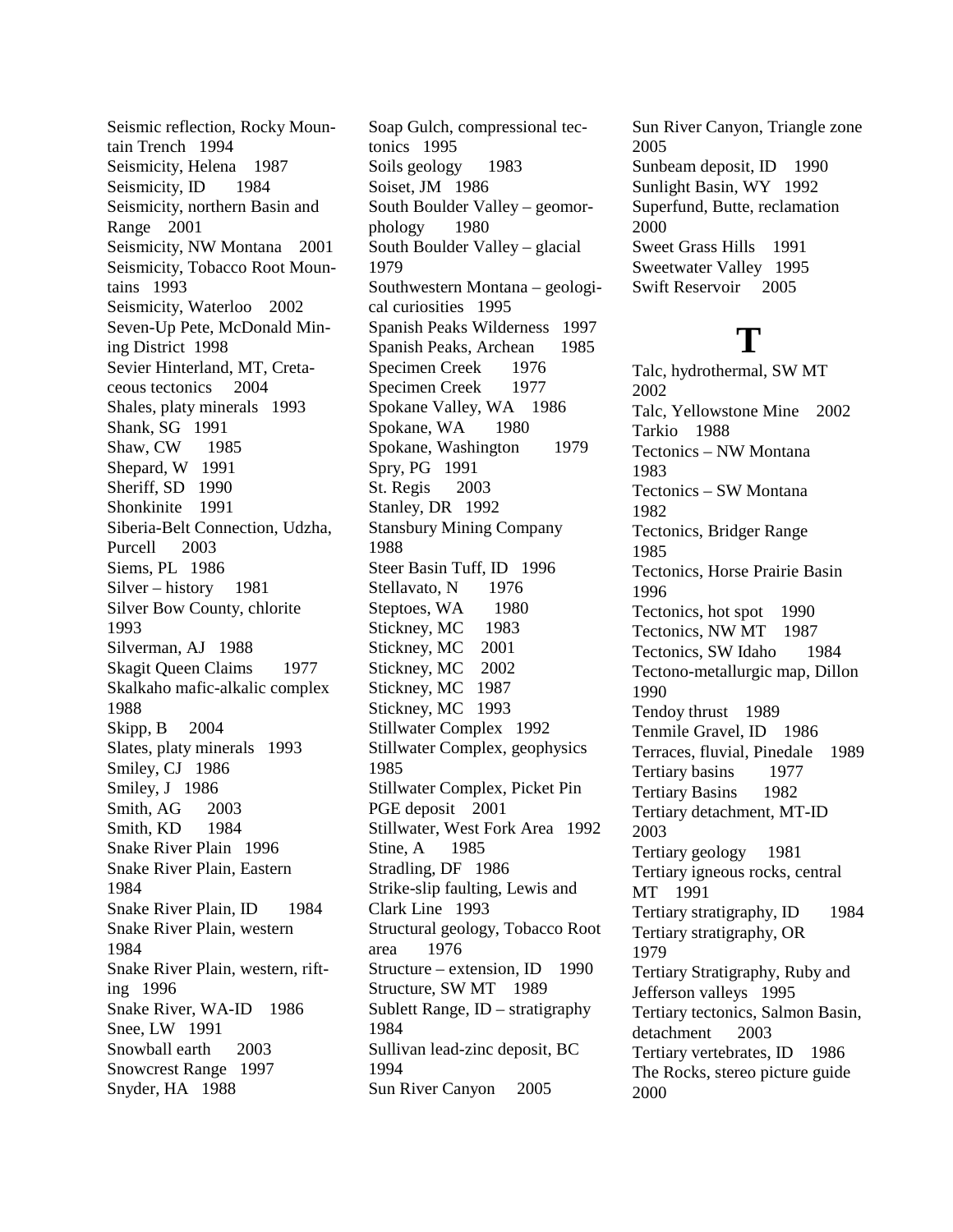Thermal infrared imagery, Sunlight Basin, WY 1992 Thermopolis formation, SW MT 1985 Thiessen, RL 1986 Thomas, J 1994 Thomas, RC 2003 Thomas, RC 1995 Thrust belt 1985 Thrust Belt 2005 Thrust belt 1989 Thrust belt 1997 Thrust Belt, Belt Basin 2003 Thrust belt, Horseshoe Hills 1992 Thrust Belt, Lewis and Clark Line 1993 Thrusting, NW MT 1987 Tiger Butte 1991 Tobacco Root Geological Society – origins 1993 Tobacco Root Mountains – economic geology 1993 Tobacco Root Mountains – glacial 1980 Tobacco Root Mountains – glacial geology 1979 Tobacco Root Mountains - Precambrian 1976 Tobacco Root Mountains – structure, jointing 1979 Tobacco Root Mountains, Nicholson gold 1999 Tobacco Root Mountains, seismicity 1993 Tobacco Root Mountains, structure 1985 Trans-Challis Fault System 1990 TRGS – origins 1993 Triangle Zone, Sun River 2005 Triassic sedimentation 1984 Triassic stratigraphy 1984 Tripp, D 1999 Trombetta, MJ 1985 Troy copper silver deposit 1983 Troy, ID, Little Bear Creek copper skarn 2004

Tuana Gravel, ID 1996 Turbidite-hosted gold 1994 Tureck-Schwartz, K 1991 Turner, JC 1989 Turner, MD 1989 Turner, RJW 1994 Twin Falls Volcanic Center, ID 1996 Twin Falls, ID 1996 Two Medicine Volcanics, Augusta 2005 Tysdal, RG 2003

### **U-V**

Udzha, Siberia-Belt Connection, Purcell 2003 Upton, BGJ 1991 USGS Headwaters Project, mapping, N. Rocky Mts, MT-ID-WA 2002 Van der Poel, WI 1990 Van der Velden, AJ 1994 Van Gosen, BS 2002 Vandenburg, CJ 1996 Vermiculite 1988 Vertebrates, Cretaceous, Judith River 1997 Vertebrates, Tertiary, ID 1986 Vian Others, RW 1992 Vice, DH 1992 Virginia City 2002 Virginia City Mining District 2002 Vitaliano, CJ 1976 Vogl, J 2003 Vogl, JJ 2004 Volcanic geology, SW ID 1984 Volcanic history, ID 1986 Volcanics, Cretaceous 1989 Volcanics, Elkhorn Mountains 1985 Volcanics, Hog Heaven 1988 Volcanics, Huckleberry Ridge Tuff 1993 Volcanics, Lowland Creek 1987 Volcanics, Lowland Creek, Butte 2000

Volcanics, Lowland Creek, Flume Gulch 2000 Volcanics, Proterozoic, ID 1990 Volcanics, southern Idaho 1996 Volcanics, Two Medicine, Augusta 2005 Vuke-Foster, SM 1987

## **W**

Waag, CJ 1984 Waag, CJ 1996 Wabowden Terrane, Manitoba 1978 Waisman, D 1988 Walcott, Charles, 1898 field season 2004 Walker, G 1987 Walker, GE 1991 Walker, RT 1994 Wallace formation 2003 Wallace formation, mineralization 1994 Wallace, CA 1988 Ward, P 1979 Ward, PN 1980 Warne, JR 1984 Washington state 1979 Washington state - metamorphics 1980 Washington state – Quaternary 1980 Washington State, Cenozoic 1986 Washington state, mining, geophysics 1977 Waterloo, earthquake 2002 Watkinson, AJ 2005 Weatherly, B 2000 Webster, GD 1980 Webster, TA 1988 Weeks, GL 1979 Wenatchee, WA 1986 West Fork Area, Stillwater 1992 West Yellowstone 1989 Western Montana Copper Belt 2001 Wheatland County 1997